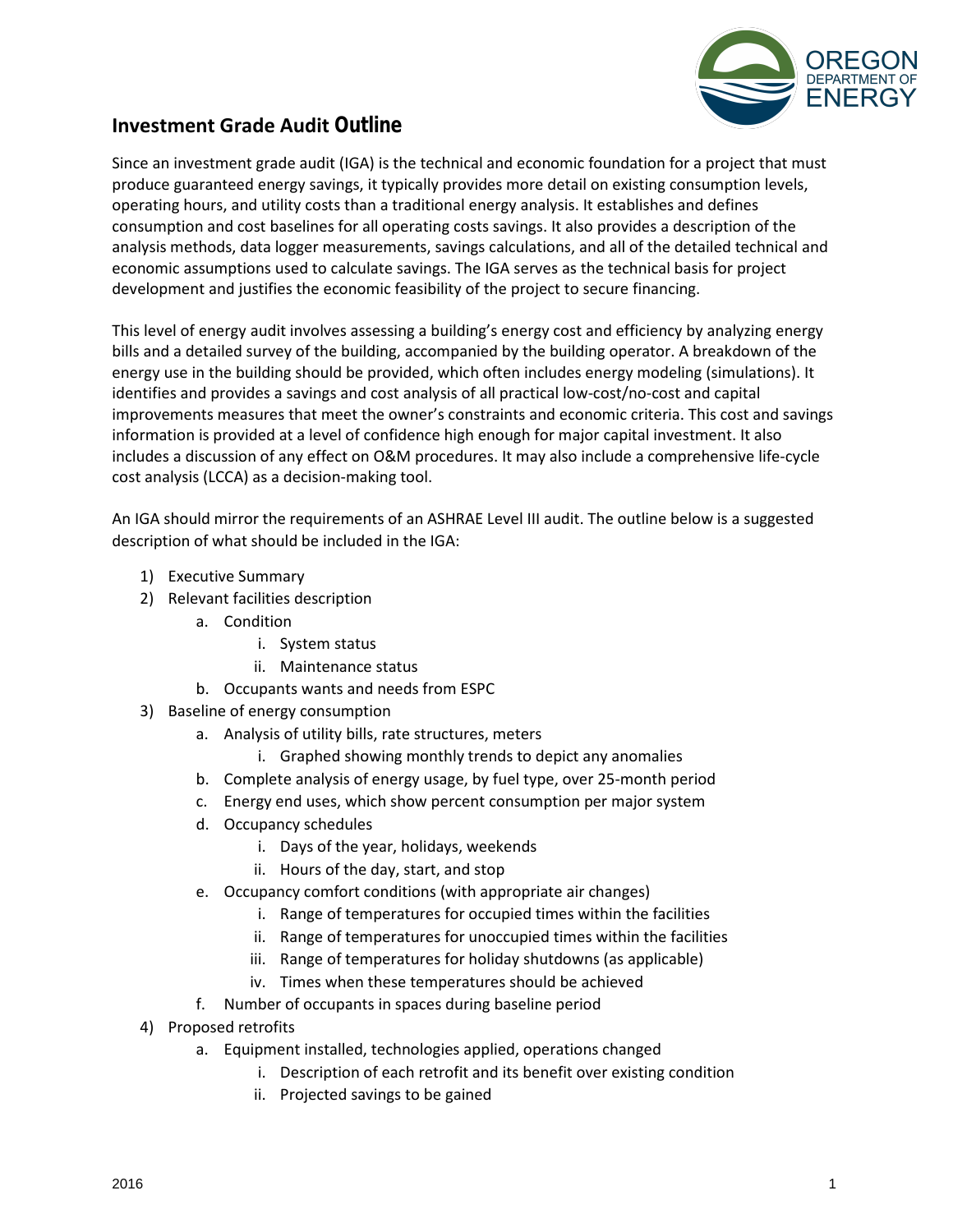- 1. Description of how the savings were calculated
	- a. Description if/how any system interactions were included
- 2. Description of what will be measured to illustrate existing energy consumption
- 3. Description of what will be measured to illustrate post-retrofit energy consumption
	- a. Which IPMVP is being followed
- 4. List of assumptions made to complete the projection of savings
- 5. Description of how this retrofit savings will be reconciled to the postretrofit utility bills
- 6. Description of what could affect the savings being achieved
	- a. Description of how the baseline will be adjusted to reflect the changes that occur and still prove that the savings of the retrofit are being accomplished
- iii. Unviable EEMs Measures/retrofit reviewed but not considered feasible
- b. Post construction conditions
	- i. Energy end uses, which show percent consumption per major system
	- ii. Occupancy schedules
		- 1. Days of the year, holidays, weekends
		- 2. Hours of the day, start and stop
	- iii. Occupancy comfort conditions
		- 1. Occupied times
		- 2. Unoccupied times
		- 3. Maintenance and Holiday times
- 5) Firm Fixed Price
	- a. Description of how obtained validation that pricing lines up with the RFP methodologies
	- b. List of contents
		- i. Indication of any incentives/rebates that are being considered
	- c. Reasonable exclusions
	- d. Unreasonable exclusions
	- e. Description of how contingencies will be managed
		- i. Contingencies should always be shown separately as a portion of the price
	- f. Description of how allowances will be managed
- 6) Savings
	- a. Roll up of all retrofit savings individually
	- b. Illustration of the interaction of savings between EEMs
	- c. Impact on utility rate structure, if any
	- d. Impact on utility bills anticipated
	- e. Consideration of future rate escalations, if any
		- i. Description of rate escalation impacts (both increase and decrease)
			- 1. Source for rate escalation "prediction"
	- f. Display of EEM savings projected
	- g. Display of per EEM maintenance savings projected